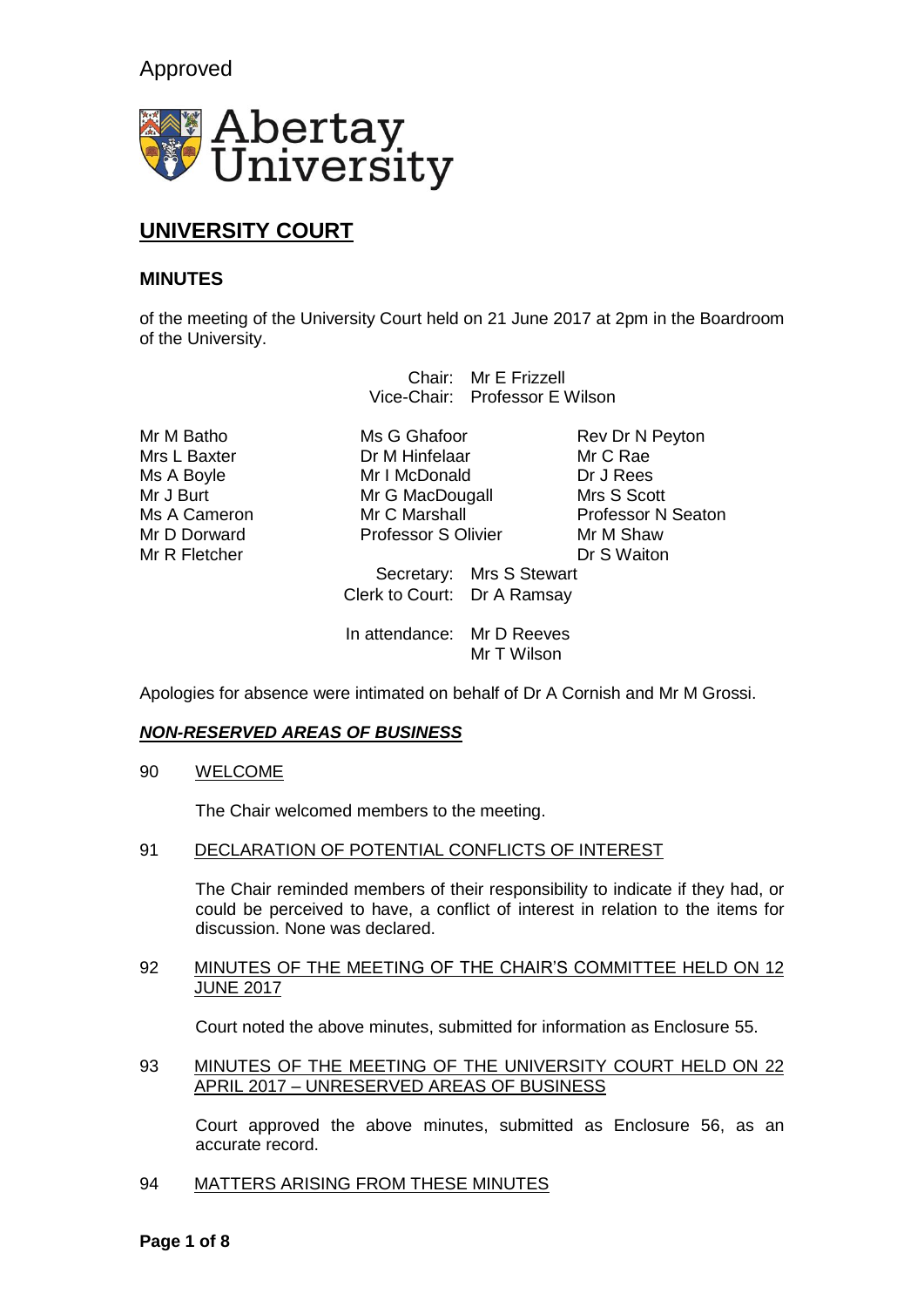Court was advised that there were no matters arising that were not already on the agenda.

# 95 STAFF ENGAGEMENT

Presentation

Court received a presentation from the Vice-Principal (Academic), intended to provide members with a further update on action taken by the University in response to the results of the 2015 Staff Engagement Survey. Professor Olivier apprised the Committee of the timeline of activities undertaken following the negative findings, which were presented to Court at its meeting in February 2016. Members noted that the initial open meeting for all staff held in January 2016 had led to the creation of the Staff Engagement Steering Group (SESG), comprised of volunteers from Schools and Services. A Staff Engagement Advisory Team (SEAT) had been established to advise the SESG and a number of activities initiated. Professor Olivier advised the Committee that management intended to achieve transparency of information across the University via a number of means, including attendance by members of staff at the Teaching & Learning Committee and the University Court, amongst others and through the publication of committee minutes on the University intranet. The Principal was holding 'coffee chats' with groups of staff and Professor Olivier now released a monthly podcast. A new intranet, 'My Abertay', had been launched of which Court would receive a demonstration in due course and staff continued to use Yammer as another route for internal communications.

In the course of a lengthy discussion, members debated the effect on staff of the changes introduced, noting one member's objections to management's actions as having a deleterious effect on academic staff. One member requested that management give consideration to introducing a policy of no compulsory redundancies and was apprised of the University's redeployment and redevelopment policies, whilst noting that continued reductions in funding would inevitably result in a continued reduction in staff numbers. The negative impact on staff morale of repeated and ongoing structural change was identified as an area likely to produce low scores in the next staff survey. Court asked management to identify those areas where improvements were expected in the forthcoming survey and was advised that the concerted efforts to involve staff in decision-making and in improved communications with staff were anticipated to be reflected in the results. The Director of HR & OD advised Court that it was unlikely to achieve significant alignment of opinion between staff and management, noting that mistrust of management was significantly higher in the public sector than in the private sector. One member noted that the content of the survey and the comments made by individuals had not been made available to Court and was advised that these would be converted into a format accessible for those Court members who wished to interrogate the data more closely.

Court commended the efforts of management in addressing staff engagement and noted preparations for the next survey, to be undertaken either in late 2017 or early 2018 and thanked Professor Olivier for his presentation.

Professor Olivier further provided Court with an update on the Teaching Excellence Framework (TEF) results, which would be made public the following day. Members were advised that participation across Scotland had been limited but that the University had chosen to make a submission and had gained a Silver award. The Director of Strategic Planning and the Director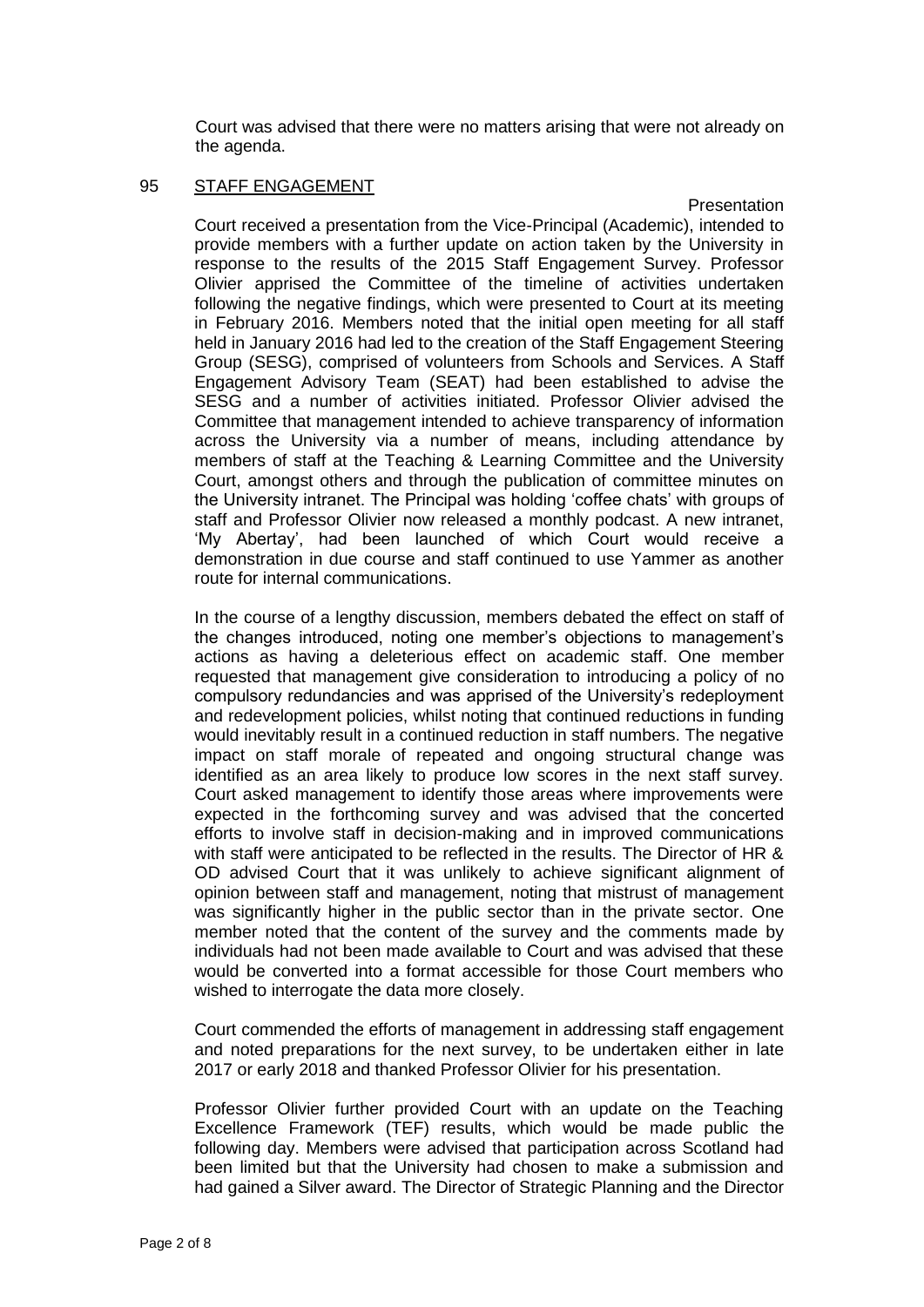of Quality Enhancement were commended for their efforts in preparing the University's submission.

Thereafter, Court commended staff and management of the University on this very positive outcome and congratulated Dr Hinfelaar on Glyndwr's Silver TEF award.

#### 96 ABERTAY STUDENTS' ASSOCIATION FINANCES AND PLAN FOR 2017/2018

#### CT/0617/57

The President of the Students' Association (SA) introduced the paper, which provided an overview of the SA's plans for academic year 2017/2018, together with an overview of Q3 management accounts and projections for Q4.

Mr Marshall advised Court that the Association had gone through another period of significant change which had impacted on the capacity of the SA but that management in the University had remained supportive throughout. Members noted the SA's intention to return to first principles and consider its strategic direction with the appointment of a new Chief Executive. Moving forward, the Association intended to strengthen its activities in the key areas of retention, teaching & learning and supporting students during difficult times.

Thereafter, Court noted the report and commended the transparency of the Students' Association.

# 97 REPORT OF THE REVIEW OF THE EFFECTIVENESS OF COURT

CT/0617/58

The University Secretary introduced the above report, intended to apprise Court of the recommendations arising from the recent review of Court's effectiveness, conducted by a working group of the Governance & Nominations Committee which had included an external advisor and an external facilitator.

Mrs Stewart noted that Court members had completed a self-assessment questionnaire, which had identified areas for focus group discussions facilitated by Mr Alastair Work. The response rate to the questionnaire had been 89% and, of the four individuals who did not respond, only one was a lay member of Court. Five focus groups had been held and Mr Work had presented his findings to the working group.

The Governance & Nominations Committee working group had concluded that the Court of the University was effective, that it met its Statement of Primary Responsibilities and complied with the Scottish Code of Good HE Practice and the HE Governance Act (Scotland) 2016, where applicable.

Court accepted the report of the working group and accepted the findings and recommendations for further enhancement.

## 98 DRAFT ANNUAL STATEMENT TO THE SFC: INSTITUTION-LED REVIEW IN ACADEMIC YEAR 2016/2017

## CT/0617/59

The University Secretary introduced the above draft annual statement, which required to be submitted to the SFC by 30<sup>th</sup> September and endorsed by the Governing Body, in line with SFC Guidance on Quality. Mrs Stewart apprised Court that certain information, such as the NSS results or final approval of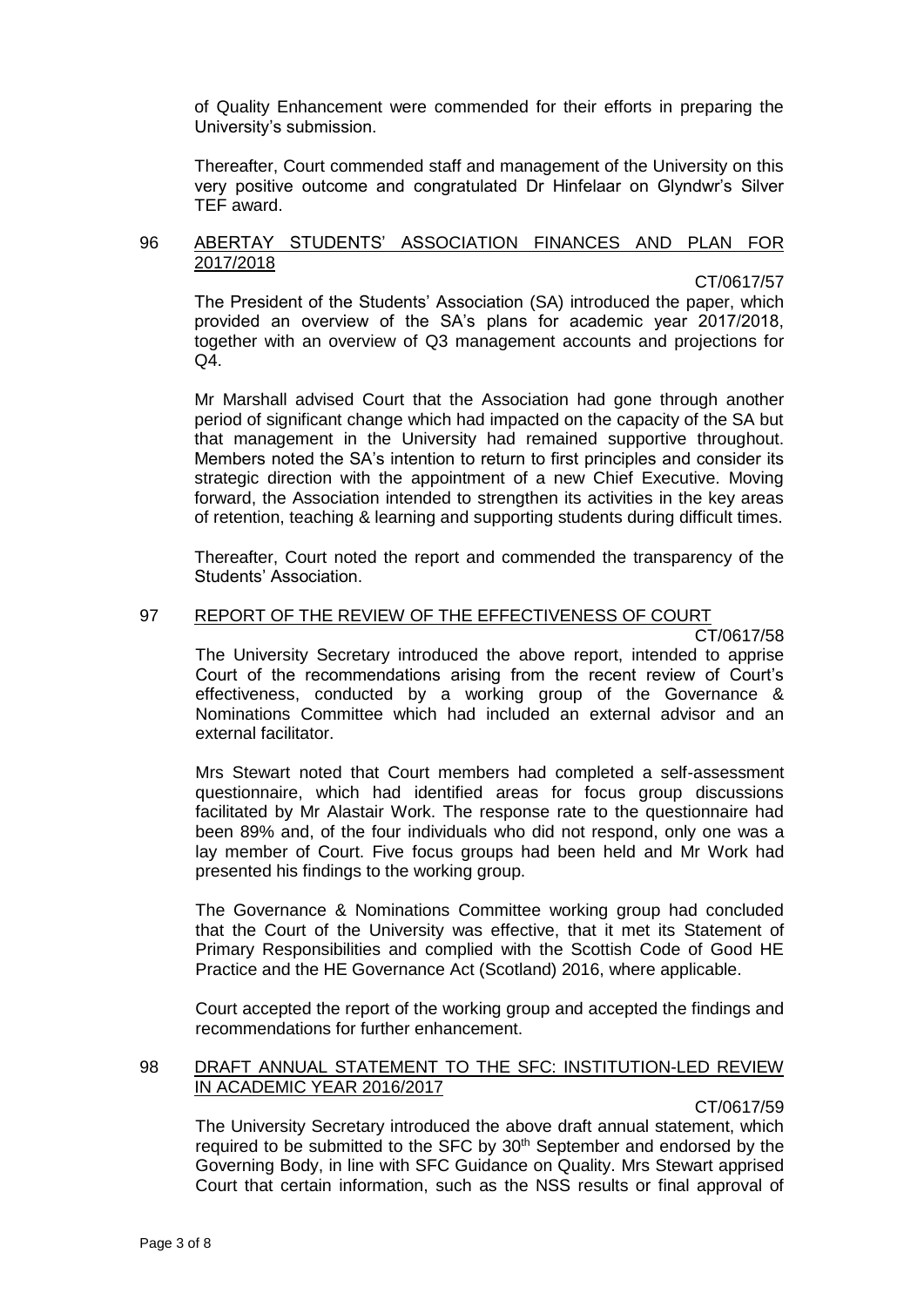new or revised programmes, had not been available at the time of writing and, although Senate had endorsed the report in broad terms at its meeting on 14 June 2017, it had noted that amendments would require to be made.

Thereafter, Court endorsed the Annual Statement, subject to its being augmented before final submission to the SFC and agreed to delegate responsibility for this to the Chair of Court.

## 99 OPERATIONAL PLANNING 2017-2020

CT/0617/60

The Principal introduced the above document, intended to apprise Court of the University's operational and financial plans for 2017-2020. Professor Seaton advised members that a three-year operational plan had been produced which would ensure that actions were in place for the University to deliver the objectives contained within the Strategic Plan. The Plan had taken as its basis the major discussions at the Court Conference in April and had been discussed, and approved for submission to Court, by the Finance & Corporate Performance Committee at its meeting in June 2017.

Members noted that the University intended to keep the Plan, and the assumptions upon which it was based, under review given the continuing uncertainty around Brexit following the UK General Election result. The first review point would be in October 2017.

In discussion, the Students' Association President sought clarification of the rationale for the proposed disposal of the Student Centre building and was informed that this was a planning assumption, based on the size of the estate. The Principal advised Mr Marshall that the University would not cut services to students but rather that the building could realise a market value which could be invested else, such as the provision of sports facilities.

In the course of a lengthy debate, members expressed disquiet that there did not appear to have been consultation with the Students' Association, noting that the SA had conducted a 'preferendum' across the student body around the provision of facilities. Members were informed that Court was not being asked for its agreement at this point to sell the Student Centre but rather to note that the disposal of the building would be required in order to achieve a break-even budget in the year in question. Members also expressed concerns regarding the level of consultation with staff in the preparation of the Plan and were advised that no explicit mention had been made of redundancies as the numbers would likely be small and therefore at the discretion of management. Court was advised that all Schools and Services had been involved in the preparation of the Plan through discussions with the Director of Finance & Research Funding and the Director of Strategic Planning. One member sought, and was given, assurance that management was confident of delivering effective services with a reduced staff profile.

In summarising the discussion, the Chair noted the reservations that had been expressed by members. Mr Frizzell advised management that, should the University wish to proceed with disposal of any aspect of the estate, Court would expect this to be brought forward through the normal channels and to the relevant committees with appropriate business cases.

Court then approved the three-year operational plan and the financial plan and the assumptions upon which it was based, with the exception of the disposal of the Student Centre and invited management to bring alternative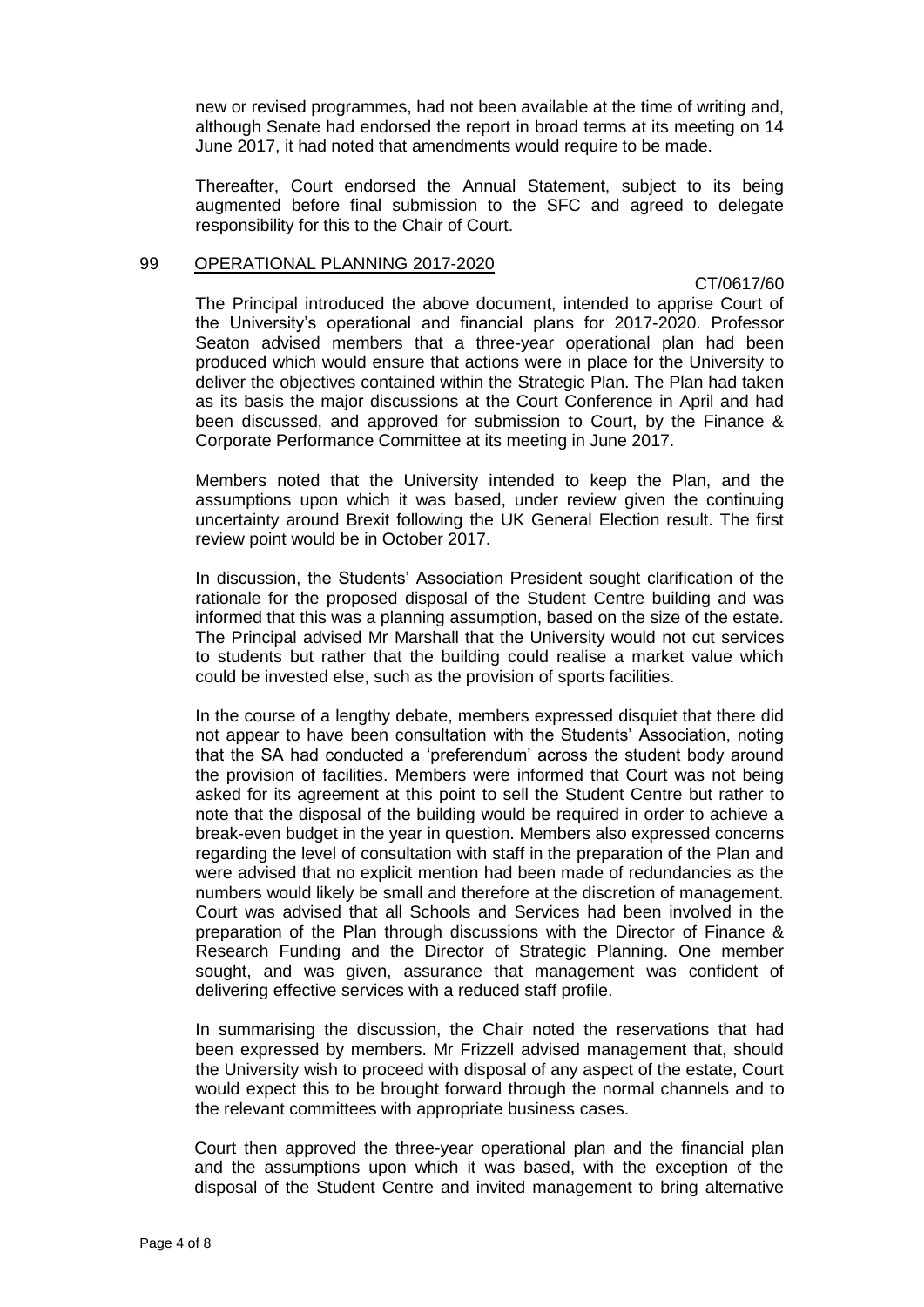savings options for consideration through the usual channels. Finally, Court noted the six-monthly update on the 2020 KPIs, approved proposed amendments to the KPIs and noted the updated risk register.

# 100 AUDIT COMMITTEE: MINUTES OF THE MEETING HELD ON 6 JUNE 2017

The minutes of the above meeting, submitted as Enclosure 61, were approved.

The following matters were noted:

# 100.1 Private Meeting of the Audit Committee and Auditors

(paragraph 57 refers) Court noted that members of the Audit Committee and the internal and external auditors had met for their annual private meeting. Members were advised that the auditors had reported receiving good support and co-operation from University officers.

# 100.2 Internal Audit: Management report on review of Equality & Diversity

(paragraph 62.1 refers) Court noted that the Committee had received and considered a report on the review of the University's policies and procedures required by the Equality Act 2010, which had identified 1 moderate and 2 lowgraded recommendations, all of which have been accepted by management.

#### 100.3 Internal Audit: Management report on review of international recruitment

(paragraph 62.2 refers)

Court noted the Committee's consideration of a report on the review of the University's international recruitment and external relations activities. The report had made 2 moderately-graded and 3 low-graded recommendations, all of which had been accepted by management, although the Committee requested greater clarity in one of the management responses.

## 100.4 Internal Audit: Follow-up report

(paragraph 62.3 refers)

Court noted that the Committee had received and considered a report on the follow-up review to determine progress made by management in implementing previously agreed internal audit recommendations. 98% of all recommendations raised by KPMG over the contract period have been implemented in full.

# 100.5 Internal Audit Annual Report

(paragraph 63 refers)

Court noted the Committee's acceptance of the Internal Audit Annual Report. Members welcomed KPMG's overall opinion for the year to 31 July 2017, which was of significant assurance (with minor improvements) on the overall adequacy and effectiveness of the University's framework of risk management, internal control and governance.

100.6 Internal Audit: Management report on implementation of recommendations

(paragraph 64 refers)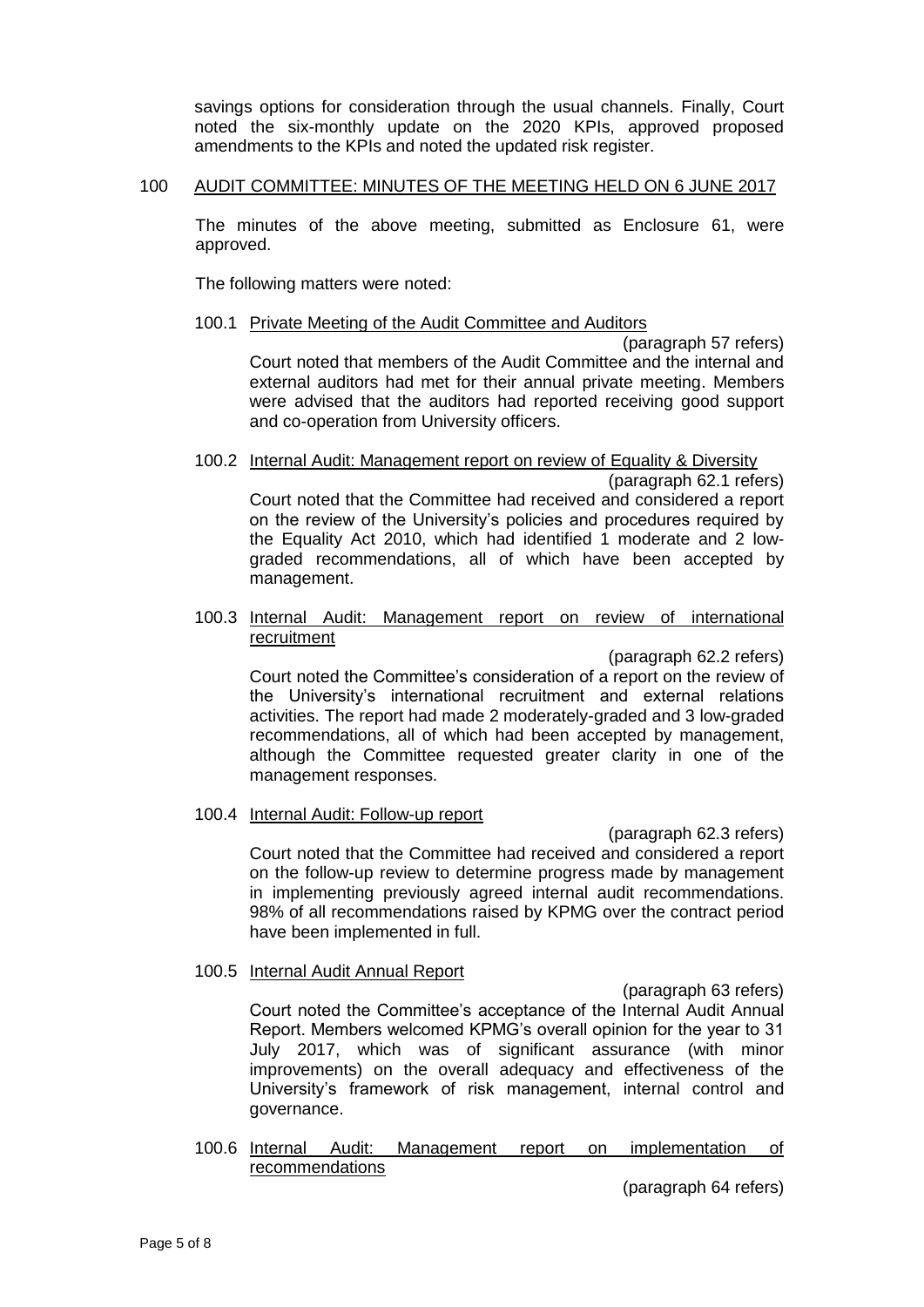Court noted that the Committee had received and considered a management report on the progress made by management in implementing previously agreed internal audit recommendations, commending good progress in the recommendations now implemented.

#### 100.6 Risk Management update

(paragraph 65 refers) Court noted the Committee's consideration of a report on Risk Management.

#### 100.6 Audit Committee: Self-Assessment Exercise

(paragraph 66 refers) Court noted that the Committee received and considered a report arising from the Committee's self-assessment exercise, noting proposals in relation to the remit and membership of the Committee, and to enhance development opportunities for members.

## 101 FINANCE & CORPORATE PERFORMANCE COMMITTEE: MINUTES OF THE MEETING HELD ON 12 JUNE 2017

The minutes of the above meeting, submitted as Enclosure 62, were approved.

The following matters were noted:

#### 101.1 Abertay SA Finances and Plan for 2017/2018

(paragraph 52 refers) Court noted the Committee's consideration of the Students' Association plans for academic year 2017/2018, which had already been considered as a substantive agenda item, under paragraph 96, above.

#### 101.2 University Finance Report

(paragraph 54 refers) Court noted that the Committee had received and considered the University Finance Report introduced by the Director of Finance & Research Funding. This report provided the Committee with an integrated view of the University's current financial position including the 2017 result to date and an examination of future outlook, Debt Management and Treasury Management.

# 101.3 Capital Projects Update

(paragraph 55 refers) Court noted that the Committee had received an update from the Director of Operations on progress made on current capital projects.

# 102 GOVERNANCE & NOMINATIONS COMMITTEE: MINUTES OF THE MEETING HELD ON 16 MAY 2017

The minutes of the above meeting, submitted as Enclosure 63, were approved.

The following matters were noted:

102.1 Higher Education Governance (Scotland) Act implementation update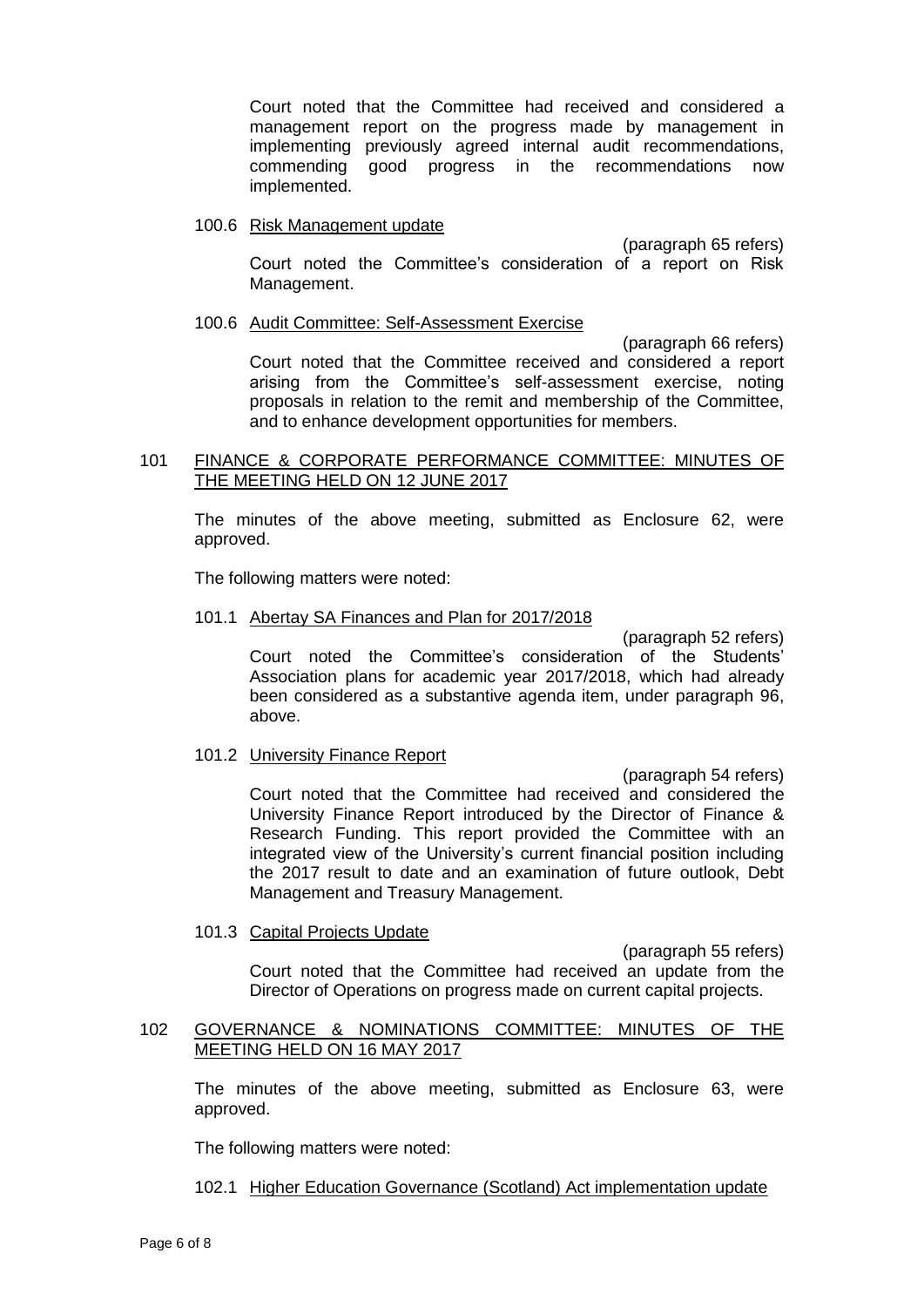(paragraph 43 refers)

Court noted that the Committee received and considered an update on the University's preparations for implementing the Higher Education Governance (Scotland) Act, including work being undertaken to identify changes to be made to the University's governing order. Members were also apprised of developments in the Scottish Government's approach to the implementation of the Act.

# 102.2 Draft Scottish Code of Good HE Governance (Appendix)

(paragraph 44 refers) Court noted the Committee's detailed consideration of the draft revised Scottish Code of Good HE Governance. The University's response to the draft Code was appended to the minute for Court's attention.

# 102.3 Periodic Review of Court's effectiveness

(paragraph 45 refers) Court the Committee's consideration of the report into the periodic review of the effectiveness of Court, which had already been discussed by Court as a substantive agenda item.

# 103 PEOPLE, HEALTH & EQUALITY COMMITTEE: MINUTES OF THE MEETING HELD ON 1 JUNE 2017

Court received and approved the minutes of the above meeting, submitted as Enclosure 64.

The following matters were approved:

103.1 Revised Code of Student Discipline (Non-Academic Misconduct) (paragraph 60 refers)

Court endorsed the recommendation of the Committee to approve the revised Code of Student Discipline (Non-Academic Misconduct), which had been appended to the minute for the attention of members.

## 103.2 Outline Gender Action Document

(paragraph 61 refers) Court noted the Committee's consideration of the University's draft gender action plan, which it required to publish by 3 July 2017.

The following matter was noted:

## 103.3 Staff Engagement update

(paragraph 59 refers) Court noted that the Committee received a presentation from Professor Olivier on staff engagement and University actions taken in response to the results of the 2015 Staff Engagement Survey, which had already been discussed as a substantive agenda item, above.

## 104 COURT CONFERENCE REPORT

CT/0617/66

Court received and accepted the above report on items discussed by the University Court and Senior Management at the annual Court Conference in April 2017.

## 105 STRATEGIC DIALOGUE REPORT

CT/0617/67